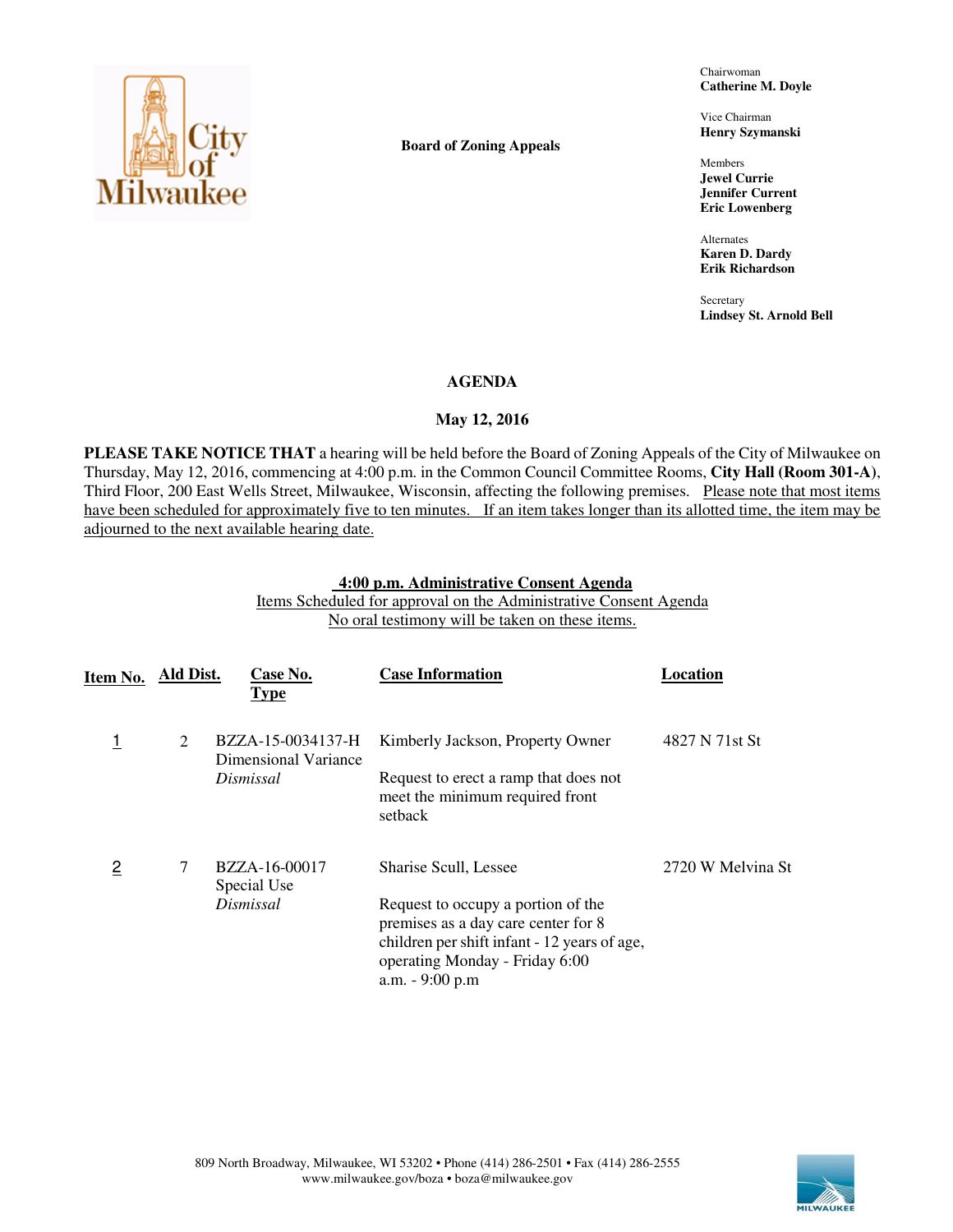|  | Item No. | Ald Dist. | Сź |
|--|----------|-----------|----|
|--|----------|-----------|----|

**Type** 

**Case Information Location** 

## **4:00 p.m. Consent Agenda**

Items Scheduled for approval on the Consent Agenda

No oral testimony will be taken on these items.

*If there are any objections to these approvals, please make them known to the Board office in writing and at least 24 hours prior to the time of the hearing. If written objections to these approvals are received, the item will not be approved and will be held for a public hearing to allow additional at testimony.* 

| $\overline{3}$ | 14 | BZZA-16-00111<br>Special Use                          | Reyna Manriquez, Lessee                                                                                                                                                                                                                                                                   | 2922 S 13th St         |
|----------------|----|-------------------------------------------------------|-------------------------------------------------------------------------------------------------------------------------------------------------------------------------------------------------------------------------------------------------------------------------------------------|------------------------|
|                |    |                                                       | Request to occupy a portion of the<br>premises as a second-hand sales facility                                                                                                                                                                                                            |                        |
| $\overline{4}$ | 14 | BZZA-16-00130                                         | Ashley Smith, Lessee                                                                                                                                                                                                                                                                      | 2652 S Kinnickinnic Av |
|                |    | Special Use                                           | Request to occupy the premises as a<br>secondhand sales facility                                                                                                                                                                                                                          |                        |
| $\overline{5}$ | 14 | BZZA-16-00125<br>Special Use                          | Ibrar Malik, Property Owner                                                                                                                                                                                                                                                               | 2401 S Howell Av       |
|                |    |                                                       | Request to continue occupying the<br>premises as a motor vehicle filling<br>station                                                                                                                                                                                                       |                        |
| 6              | 15 | BZZA-16-00140<br>Special Use                          | David Gardison, Lessee                                                                                                                                                                                                                                                                    | 2816 N Teutonia Av     |
|                |    |                                                       | Request to increase the hours of<br>operation from Monday - Friday 6:00<br>a.m. - 11:00 p.m. to Monday - Sunday<br>5:00 a.m. - midnight, and to continue<br>occupying the premises as a day care<br>center for 75 children per shift infant - 12<br>years of age (this is a new operator) |                        |
| $\overline{1}$ | 15 | BZZA-16-00128<br>Dimensional Variance,<br>Special Use | Pentecostal Power Church, Property<br>Owner                                                                                                                                                                                                                                               | 2331 W Center St       |
|                |    |                                                       | Request to continue occupying the<br>premises as a religious assembly hall<br>without the minimum required parking<br>spaces (required 56 / proposed 19)                                                                                                                                  |                        |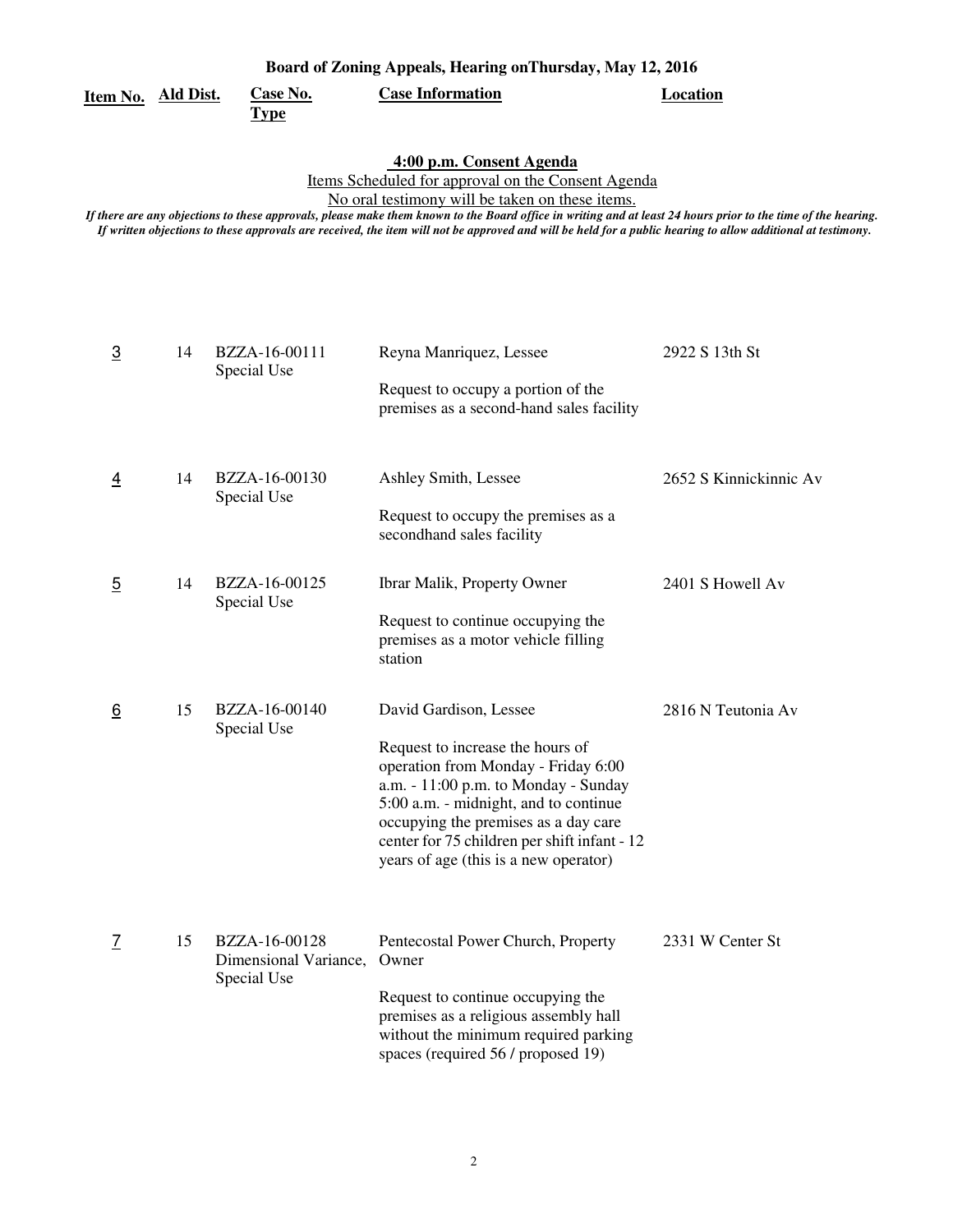| Board of Zoning Appeals, Hearing on Thursday, May 12, 2016 |   |                                              |                                                                                                                                                                                                                                                                                                                                                                                                                                                                                |                         |  |
|------------------------------------------------------------|---|----------------------------------------------|--------------------------------------------------------------------------------------------------------------------------------------------------------------------------------------------------------------------------------------------------------------------------------------------------------------------------------------------------------------------------------------------------------------------------------------------------------------------------------|-------------------------|--|
| Item No. Ald Dist.                                         |   | <b>Case No.</b><br><u>Type</u>               | <b>Case Information</b>                                                                                                                                                                                                                                                                                                                                                                                                                                                        | <b>Location</b>         |  |
|                                                            |   |                                              | 4:00 p.m. Consent Agenda (Continued)<br>Items Scheduled for approval on the Consent Agenda<br>No oral testimony will be taken on these items.<br>If there are any objections to these approvals, please make them known to the Board office in writing and at least 24 hours prior to the time of the hearing.<br>If written objections to these approvals are received, the item will not be approved and will be held for a public hearing to allow additional at testimony. |                         |  |
| 8                                                          | 1 | BZZA-15-0033970-H<br>Special Use             | Yolanda Anderson, Lessee<br>Request to continue occupying the<br>premises as a day care center for 120<br>children per shift infant - 13 years of age,<br>operating Monday - Friday 5:00<br>a.m. $-9:00$ p.m. (this is a new operator)                                                                                                                                                                                                                                         | 3002 W Silver Spring Dr |  |
| 9                                                          | 4 | BZZA-16-00108<br><b>Dimensional Variance</b> | Brewery Project LLC, Property Owner<br>Request to occupy the premises as a<br>permitted principal use parking lot that<br>does not meet the minimum required<br>landscaping                                                                                                                                                                                                                                                                                                    | 1003 W Winnebago St     |  |
| 10                                                         | 4 | BZZA-16-00138<br><b>Dimensional Variance</b> | JLL Milwaukee, Lessee<br>Request to erect two sign that exceed the<br>number allowed per street frontage and<br>exceed the maximum allowed area                                                                                                                                                                                                                                                                                                                                | 250 E Wisconsin Av      |  |
| 11                                                         | 5 | BZZA-16-00110<br>Special Use                 | Neighborhood Pawn, LLC, Lessee<br>Request to continue occupying a portion<br>of the premises as a pawn shop and<br>second-hand sales facility                                                                                                                                                                                                                                                                                                                                  | 5424 N Lovers Lane Rd   |  |
| <u>12</u>                                                  | 6 | BZZA-16-00115<br>Special Use                 | Familia Dental, Lessee<br>Request to occupy a portion of the<br>premises as a health clinic                                                                                                                                                                                                                                                                                                                                                                                    | 100 E Capitol Dr        |  |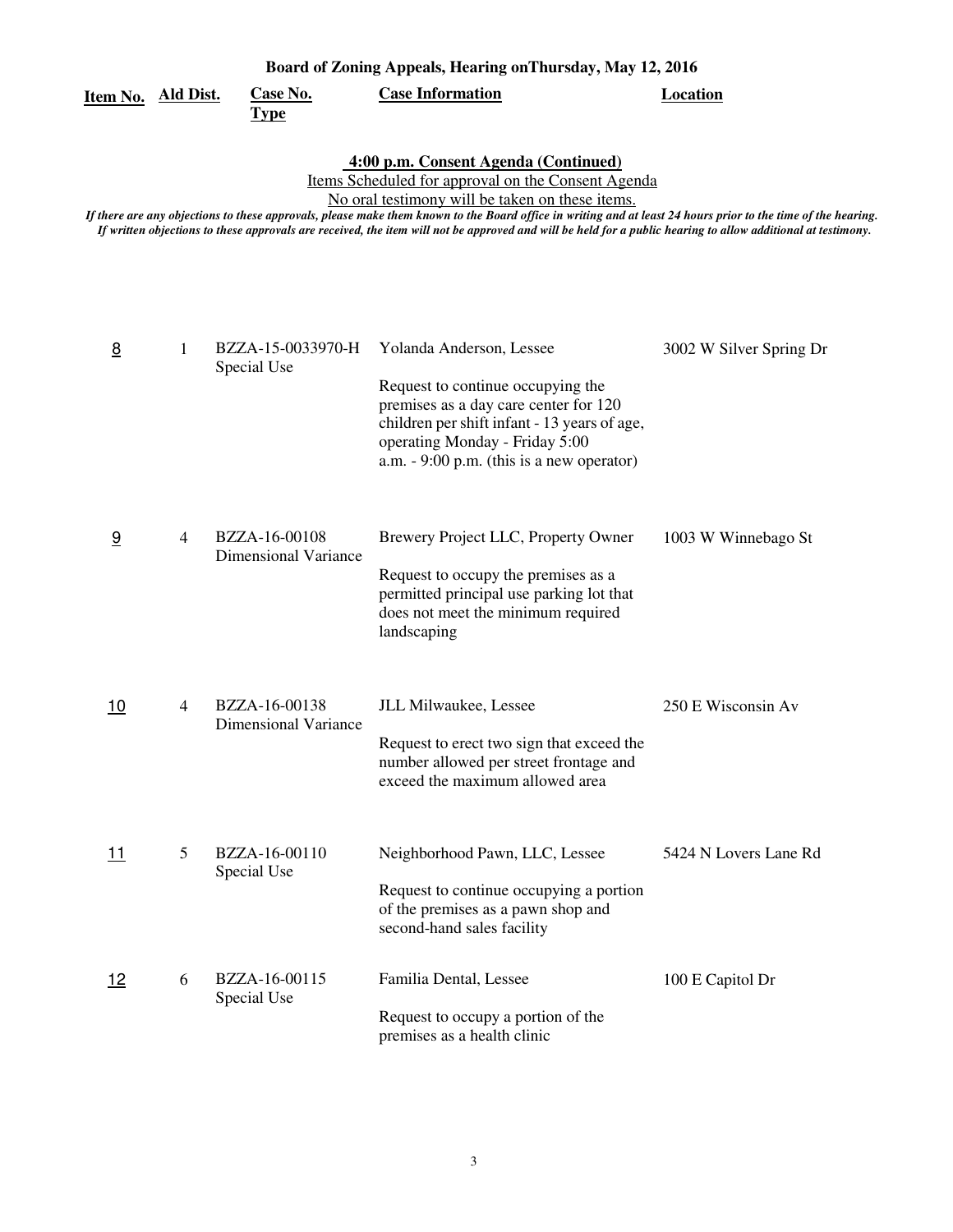| Item No. Ald Dist. |        | <u>Case No.</u>                                       | <b>Case Information</b>                                                                                                                                                                                                                                                                                                                                                                                                                                                        | <b>Location</b>            |
|--------------------|--------|-------------------------------------------------------|--------------------------------------------------------------------------------------------------------------------------------------------------------------------------------------------------------------------------------------------------------------------------------------------------------------------------------------------------------------------------------------------------------------------------------------------------------------------------------|----------------------------|
|                    |        | <u>Type</u>                                           |                                                                                                                                                                                                                                                                                                                                                                                                                                                                                |                            |
|                    |        |                                                       | 4:00 p.m. Consent Agenda (Continued)<br>Items Scheduled for approval on the Consent Agenda<br>No oral testimony will be taken on these items.<br>If there are any objections to these approvals, please make them known to the Board office in writing and at least 24 hours prior to the time of the hearing.<br>If written objections to these approvals are received, the item will not be approved and will be held for a public hearing to allow additional at testimony. |                            |
| <u>13</u>          | 6      | BZZA-16-00119<br>Special Use                          | Johnson's Temple Church of the First<br>Born a Rock Foundation, Property<br>Owner                                                                                                                                                                                                                                                                                                                                                                                              | 3338 N Martin L King Jr Dr |
|                    |        |                                                       | Request to continue occupying the<br>premises as a religious assembly hall                                                                                                                                                                                                                                                                                                                                                                                                     |                            |
| 14                 | 6      | BZZA-16-00114<br>Use Variance                         | Kelli Hollins, Lessee<br>Request to increase the number of<br>children from 18 to 23 per shift<br>infant - 13 years of age for the<br>Board-approved day care center<br>operating Monday - Sunday 6:00<br>a.m. - 10:00 p.m                                                                                                                                                                                                                                                     | 2661 N Martin L King Jr Dr |
| <u> 15</u>         | 6      | BZZA-15-0034170-H<br>Special Use                      | PSC Holdings, Inc. Regina Kret,<br>Property Owner<br>Request to continue occupying the<br>premises as an adult day care center for<br>24 clients                                                                                                                                                                                                                                                                                                                               | 301 E Reservoir Av 1       |
| 16                 | $\tau$ | BZZA-16-00090<br>Dimensional Variance,<br>Special Use | New Beginnings Are Possible, Inc.,<br>Property Owner<br>Request to continue occupying the<br>premises as a social service facility with<br>a fence that exceeds the maximum<br>allowed height                                                                                                                                                                                                                                                                                  | 3717 W Fond Du Lac Av      |
| 17                 | 7      | BZZA-16-00106<br>Special Use                          | Little Sanctuary Church of God in<br>Christ, Lessee<br>Request to continue occupying the<br>premises as a religious assembly hall                                                                                                                                                                                                                                                                                                                                              | 3500 N Sherman 102         |

**Board of Zoning Appeals, Hearing onThursday, May 12, 2016**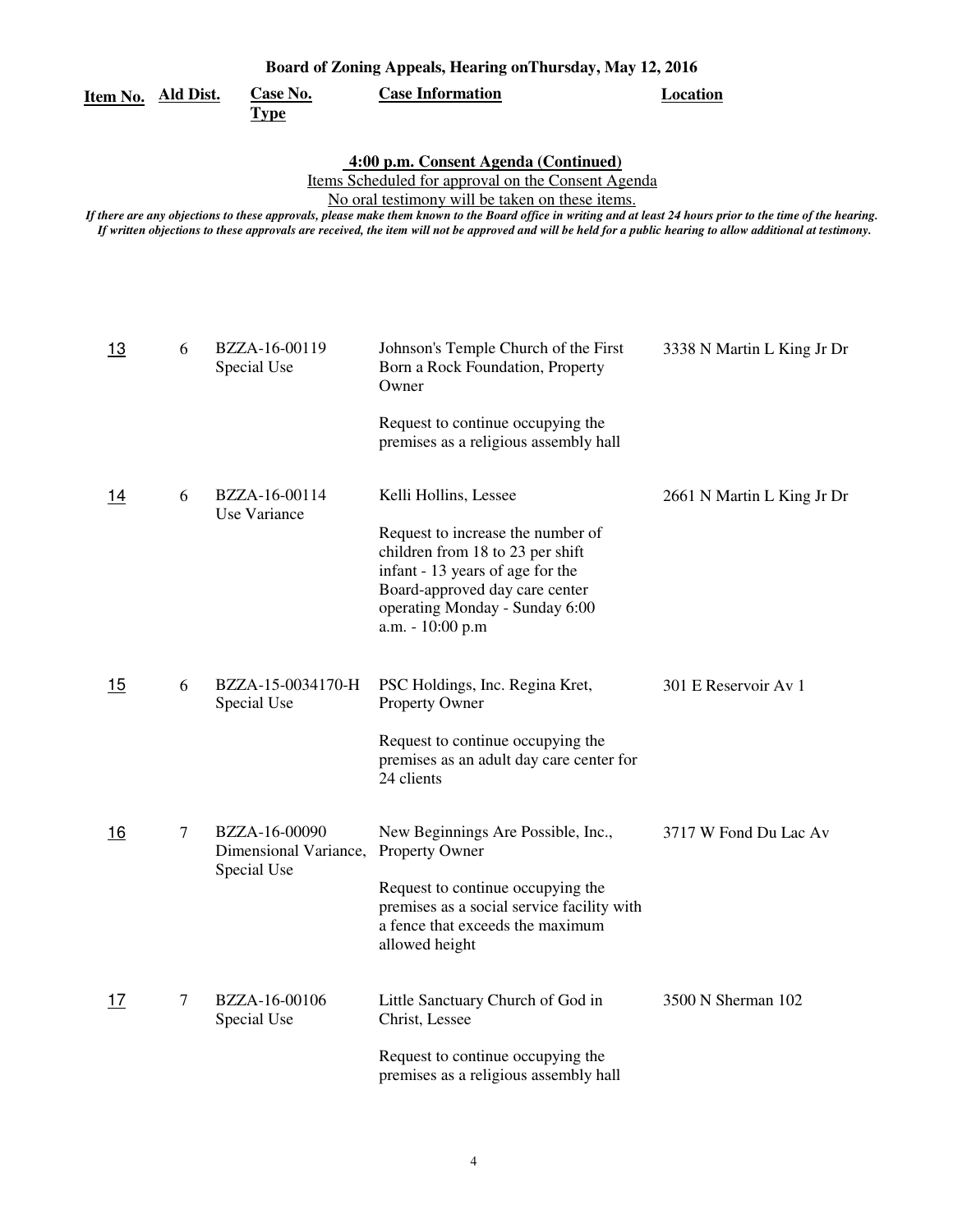**Item No. Ald Dist.**

**Type** 

**Case No. Case Information Location** 

 **4:00 p.m. Consent Agenda (Continued)** 

Items Scheduled for approval on the Consent Agenda

No oral testimony will be taken on these items.

*If there are any objections to these approvals, please make them known to the Board office in writing and at least 24 hours prior to the time of the hearing. If written objections to these approvals are received, the item will not be approved and will be held for a public hearing to allow additional at testimony.* 

| 18        | 8  | BZZA-16-00139<br>Special Use           | Westbury Bank, Property Owner                                                                                                                                                                   | 2500 W Lincoln Av |
|-----------|----|----------------------------------------|-------------------------------------------------------------------------------------------------------------------------------------------------------------------------------------------------|-------------------|
|           |    |                                        | Request to continue occupying a portion<br>of the premises as a drive-through<br>facility                                                                                                       |                   |
| <u>19</u> | 8  | BZZA-16-00116                          | Familia Dental, Lessee                                                                                                                                                                          | 821 S Layton      |
|           |    | Special Use                            | Request to occupy a portion of the<br>premises as a health clinic                                                                                                                               |                   |
| 20        | 8  | BZZA-16-00109<br>Special Use           | South Ave Foods Inc., Lessee                                                                                                                                                                    | 2108 S 25th St 2  |
|           |    |                                        | Request to continue occupying the<br>premises as a general retail<br>establishment (this is a new operator)                                                                                     |                   |
| 21        | 10 | BZZA-16-00132<br>Dimensional Variance, | <b>Bill Taras, Property Owner</b>                                                                                                                                                               | 5519 W Vliet St   |
|           |    | Special Use                            | Request to construct an addition to the<br>existing motor vehicle repair facility that<br>includes street-facing overhead garage<br>doors and does not meet the minimum<br>required landscaping |                   |
| 22        | 10 | BZZA-16-00120<br>Special Use           | Ivy Lane Corporation,                                                                                                                                                                           | 112 S 68th St     |
|           |    |                                        | Request to continue occupying the<br>premises as a motor vehicle repair<br>facility and car wash                                                                                                |                   |
| 23        | 12 | BZZA-16-00113<br>Special Use           | Select Tire Sales, Inc., Property Owner                                                                                                                                                         | 1022 W Maple St   |
|           |    |                                        | Request to continue occupying the<br>premises as a motor vehicle repair<br>facility                                                                                                             |                   |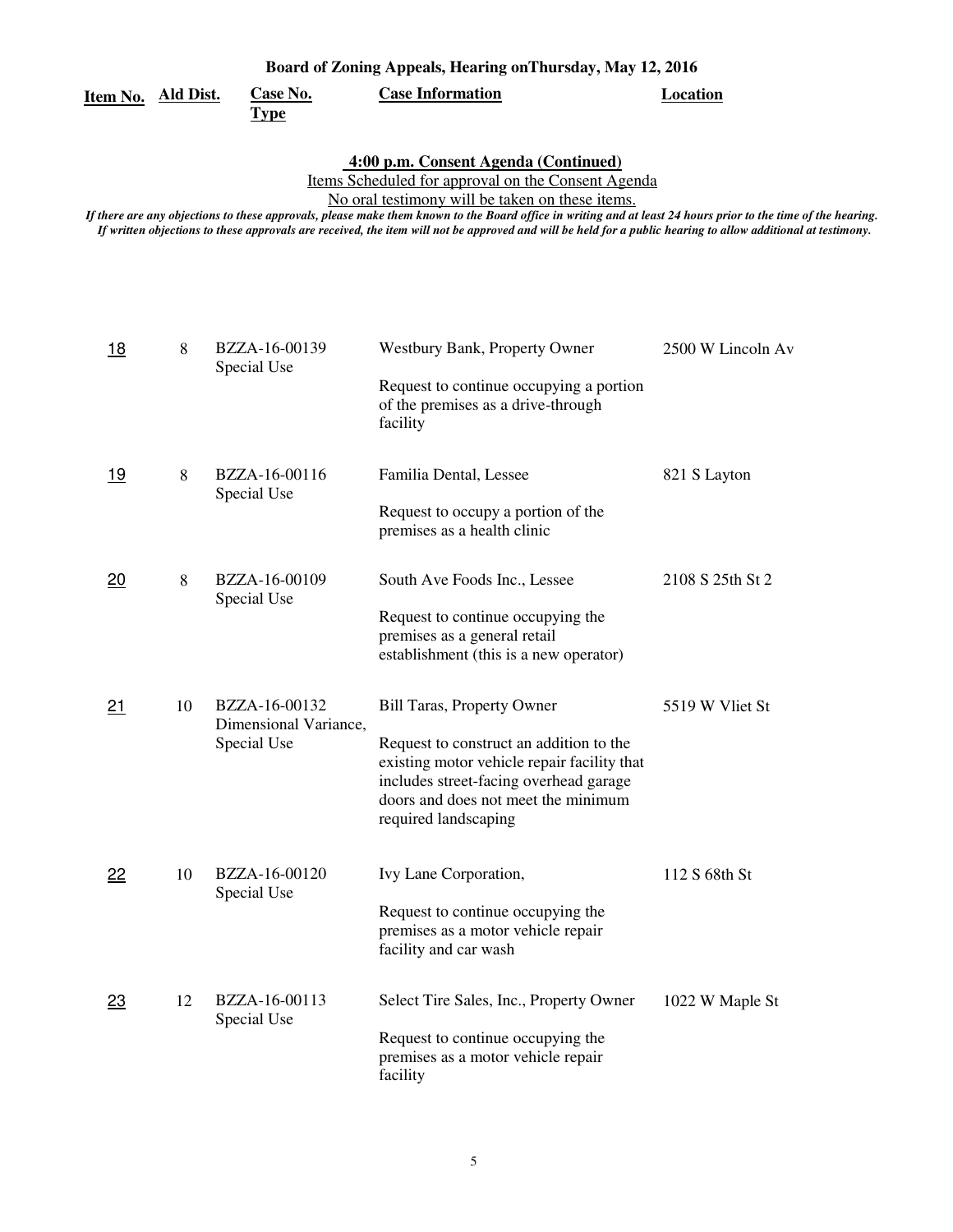| Board of Zoning Appeals, Hearing on Thursday, May 12, 2016 |                  |                                           |                                                                                                                                                                                                                                                                                                                                                                                                                                                                                |                  |  |
|------------------------------------------------------------|------------------|-------------------------------------------|--------------------------------------------------------------------------------------------------------------------------------------------------------------------------------------------------------------------------------------------------------------------------------------------------------------------------------------------------------------------------------------------------------------------------------------------------------------------------------|------------------|--|
| Item No.                                                   | <b>Ald Dist.</b> | <b>Case No.</b><br><b>Type</b>            | <b>Case Information</b>                                                                                                                                                                                                                                                                                                                                                                                                                                                        | <b>Location</b>  |  |
|                                                            |                  |                                           | 4:00 p.m. Consent Agenda (Continued)<br>Items Scheduled for approval on the Consent Agenda<br>No oral testimony will be taken on these items.<br>If there are any objections to these approvals, please make them known to the Board office in writing and at least 24 hours prior to the time of the hearing.<br>If written objections to these approvals are received, the item will not be approved and will be held for a public hearing to allow additional at testimony. |                  |  |
| <u>24</u>                                                  | 12               | BZZA-16-00107<br>Special Use              | Kimberly Nelson, Lessee<br>Request to occupy a portion of the<br>premises as a second-hand sales facility                                                                                                                                                                                                                                                                                                                                                                      | 140 S 1st St     |  |
| 25                                                         | 13               | BZZA-16-0034305-H<br>Dimensional Variance | Juan Lugo, Property Owner<br>Request to allow parking for a vehicle<br>exceeding the maximum allowed length<br>(allowed 22 ft. / proposed 40 ft.)                                                                                                                                                                                                                                                                                                                              | 1736 W Grange Av |  |

## **4:00 p.m. Public Hearings**

Please note that each item scheduled for a public hearing has been scheduled for approximately five to ten minutes. If an item takes longer than its allotted time, the item may be adjourned to the next available hearing date.

| 26 | 14 | BZZA-15-0034098-H<br>Special Use | Buena Vista Hall LLC Jose Vidrio,<br>Lessee                                                                                                                     | 3000 S 13th St  |
|----|----|----------------------------------|-----------------------------------------------------------------------------------------------------------------------------------------------------------------|-----------------|
|    |    |                                  | Request to occupy a portion of the<br>premises as an assembly hall                                                                                              |                 |
| 27 | 14 | BZZA-16-00096<br>Special Use     | Nesting House, LLC, Lessee                                                                                                                                      | 405 E Euclid Av |
|    |    |                                  | Request to occupy the premises as a day<br>care center for 30 children per shift<br>infant - 12 years of age, operating<br>Monday - Friday 7:00 a.m. - 6:00 p.m |                 |
| 28 | 14 | BZZA-16-00035<br>Use Variance    | Money Mart LLC, Lessee                                                                                                                                          | 3164 S 13th St  |
|    |    |                                  | Request to occupy the premises as a<br>currency exchange                                                                                                        |                 |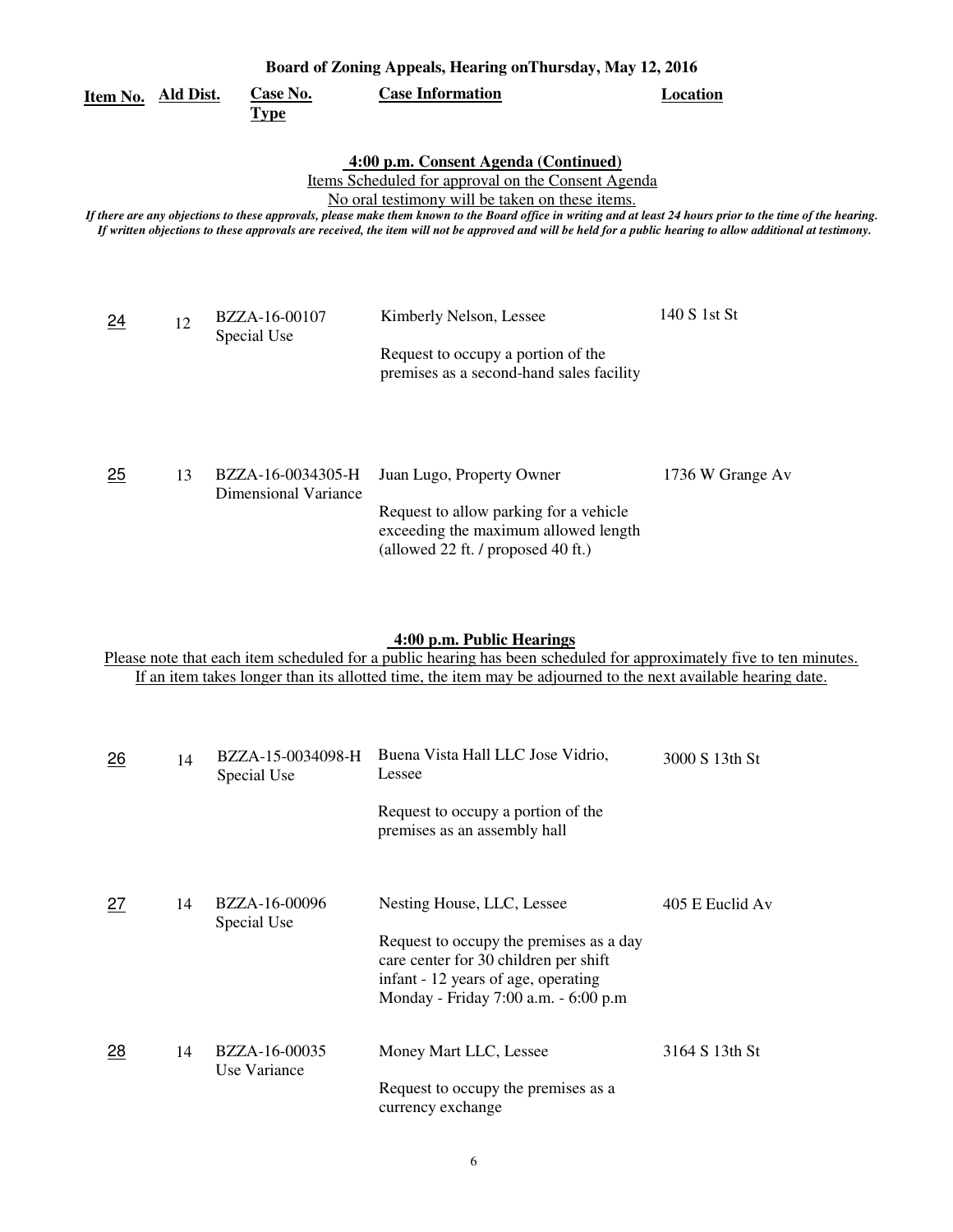| Board of Zoning Appeals, Hearing on Thursday, May 12, 2016 |           |                                                       |                                                                                                                                                                                                                                                                               |                       |  |
|------------------------------------------------------------|-----------|-------------------------------------------------------|-------------------------------------------------------------------------------------------------------------------------------------------------------------------------------------------------------------------------------------------------------------------------------|-----------------------|--|
| Item No.                                                   | Ald Dist. | Case No.<br><b>Type</b>                               | <b>Case Information</b>                                                                                                                                                                                                                                                       | <b>Location</b>       |  |
|                                                            |           |                                                       | 4:00 p.m. Public Hearings (Continued)<br>Please note that each item scheduled for a public hearing has been scheduled for approximately five to ten minutes.<br>If an item takes longer than its allotted time, the item may be adjourned to the next available hearing date. |                       |  |
| 29                                                         | 14        | BZZA-16-00105<br>Use Variance                         | 1982 S. Hilbert Street LLC, Property<br>Owner<br>Request to occupy the premises as an<br>artist studio                                                                                                                                                                        | 1982 S Hilbert St     |  |
| 30                                                         | 15        | BZZA-16-00134<br>Special Use                          | Lakesha Jackson, Property Owner<br>Request to occupy the premises as a day<br>care center for 20 children per shift<br>infant - 4 years of age, operating<br>Monday - Sunday 6:00 a.m. - 10:00 p.m.                                                                           | 2554 W Fond Du Lac Av |  |
| 31                                                         | 15        | BZZA-15-0034154-H<br>Special Use                      | Malcolm Bishop, Lessee<br>Request to occupy a portion of the<br>premises as a motor vehicle repair<br>facility                                                                                                                                                                | 2322 W North Av       |  |
| <u>32</u>                                                  | 15        | BZZA-16-00087<br>Special Use                          | Darnell Hamilton, Lessee<br>Request to occupy a portion of the<br>premises as a motor vehicle repair<br>facility                                                                                                                                                              | 4819 W Center St      |  |
| <u>33</u>                                                  | 15        | BZZA-16-00129<br>Dimensional Variance,<br>Special Use | Bobby Dupree, Property Owner<br>Request to occupy the premises as an<br>outdoor motor vehicle storage facility<br>that does not meet the minimum required<br>landscaping                                                                                                      | 2675 N 8th St         |  |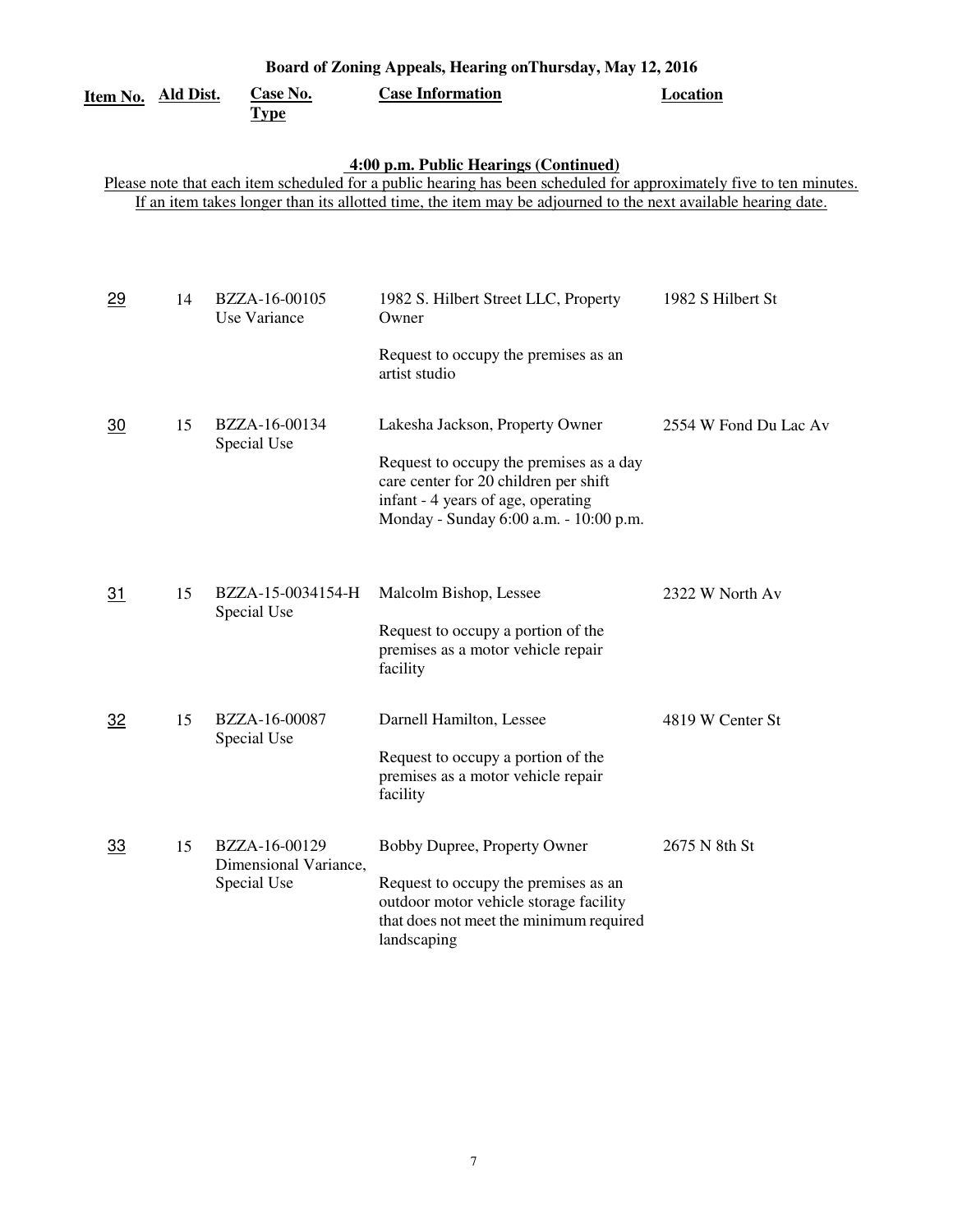| Board of Zoning Appeals, Hearing on Thursday, May 12, 2016 |                |                                                |                                                                                                                                                                                                                                                                                                                                                                                                                                                                                                                                                                                                                                              |                   |  |  |
|------------------------------------------------------------|----------------|------------------------------------------------|----------------------------------------------------------------------------------------------------------------------------------------------------------------------------------------------------------------------------------------------------------------------------------------------------------------------------------------------------------------------------------------------------------------------------------------------------------------------------------------------------------------------------------------------------------------------------------------------------------------------------------------------|-------------------|--|--|
| <u>Item No. Ald Dist.</u>                                  |                | <b>Case No.</b><br><b>Type</b>                 | <b>Case Information</b>                                                                                                                                                                                                                                                                                                                                                                                                                                                                                                                                                                                                                      | <b>Location</b>   |  |  |
|                                                            |                |                                                | 5:00 p.m. Public Hearings<br>Please note that each item scheduled for a public hearing has been scheduled for approximately five to ten minutes.<br>If an item takes longer than its allotted time, the item may be adjourned to the next available hearing date.                                                                                                                                                                                                                                                                                                                                                                            |                   |  |  |
| $\overline{34}$                                            | 1              | BZZA-16-00065<br>Special Use                   | Grateful Girls, Inc., Lessee<br>Request to occupy the premises as a<br>group home for 8 occupants                                                                                                                                                                                                                                                                                                                                                                                                                                                                                                                                            | 5026 N 19th Pl    |  |  |
| $\overline{35}$                                            | 1              | BZZA-16-00056<br>Use Variance                  | Aldi Inc. (Wisconsin), Property Owner<br>Request to continue occupying the<br>premises as a general retail<br>establishment                                                                                                                                                                                                                                                                                                                                                                                                                                                                                                                  | 5301 N Hopkins St |  |  |
| <u>36</u>                                                  | $\overline{3}$ | BZCM-16-00004<br><b>Condition Modification</b> | Wangard Partners, Inc, Property Owner<br>Request to modify condition #5 of case<br>#34064 stating "That the petitioner<br>agrees to work with the Zoning<br>Administration Group staff regarding<br>accommodation of on site loading and<br>unloading of delivery vehicles within 30<br>days. The petitioner must submit revised<br>drawings that reflect these changes to the<br>Board of Zoning Appeals for Zoning<br>Administration Group review and<br>approval. Plans submitted to the Plan<br>Examination Section must be consistent<br>with the final Zoning Administration<br>Group approved plan, or no permits will<br>be issued." | 1701 N Water St   |  |  |
| <u>37</u>                                                  | 3              | BZCM-16-00003<br><b>Condition Modification</b> | Riverside Automotive Service and Parts,<br>Inc., Property Owner<br>Request to modify condition #4 of case<br>#26408 stating "that the petitioner<br>maintain the Geo Block landscape<br>system for the parking lot and provided<br>landscaping as needed to meet the intent<br>of Board of Zoning Appeals Decision<br>number 23925."                                                                                                                                                                                                                                                                                                         | 2745 N Cramer St  |  |  |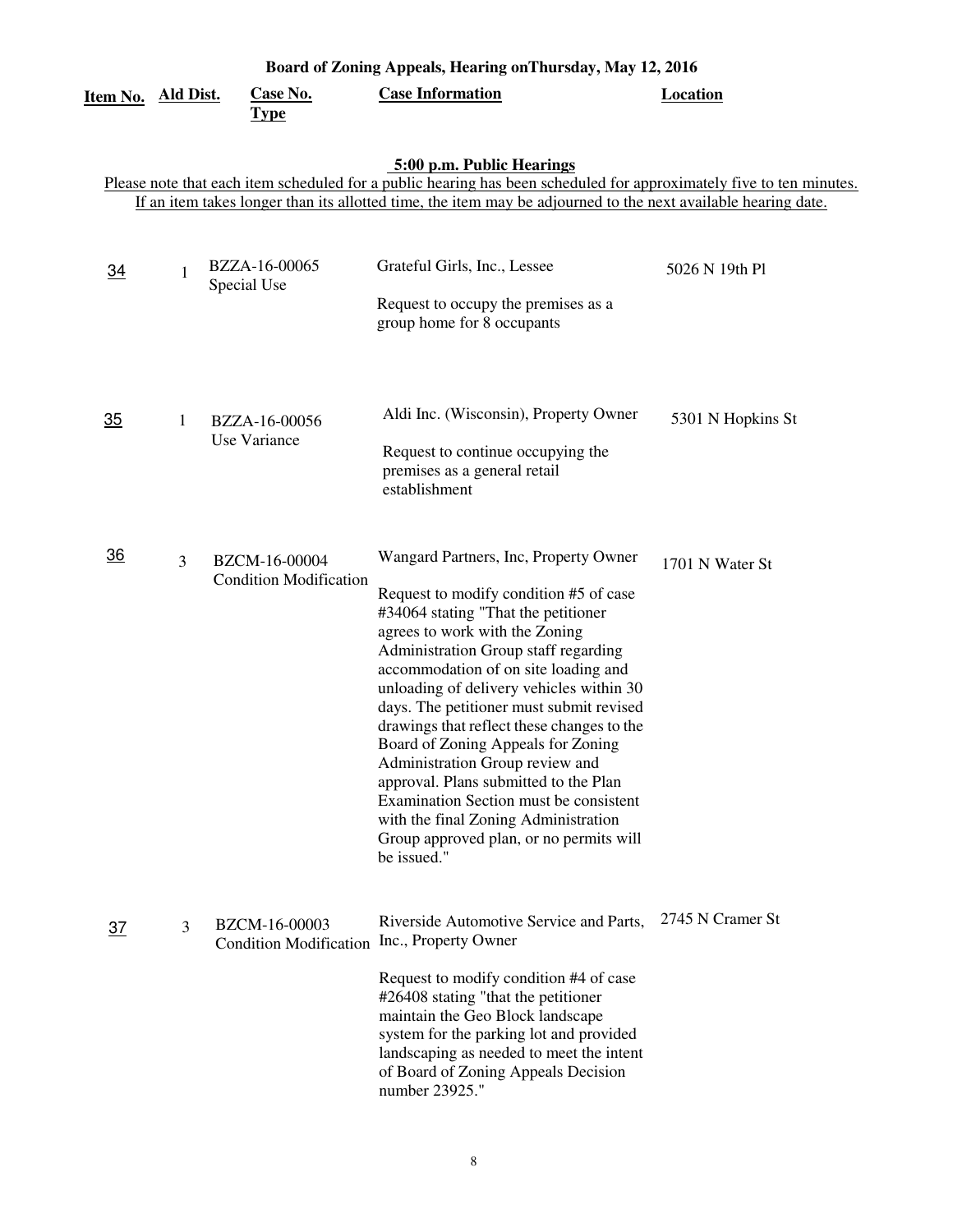| Board of Zoning Appeals, Hearing on Thursday, May 12, 2016                                                                                                                                                                                                                    |                |                                              |                                                                                                                                                                                                                                                                                                                                        |                     |  |  |  |  |
|-------------------------------------------------------------------------------------------------------------------------------------------------------------------------------------------------------------------------------------------------------------------------------|----------------|----------------------------------------------|----------------------------------------------------------------------------------------------------------------------------------------------------------------------------------------------------------------------------------------------------------------------------------------------------------------------------------------|---------------------|--|--|--|--|
| Item No. Ald Dist.                                                                                                                                                                                                                                                            |                | Case No.<br><b>Type</b>                      | <b>Case Information</b>                                                                                                                                                                                                                                                                                                                | <b>Location</b>     |  |  |  |  |
| 5:00 p.m. Public Hearings (Continued)<br>Please note that each item scheduled for a public hearing has been scheduled for approximately five to ten minutes.<br>If an item takes longer than its allotted time, the item may be adjourned to the next available hearing date. |                |                                              |                                                                                                                                                                                                                                                                                                                                        |                     |  |  |  |  |
| 38                                                                                                                                                                                                                                                                            | $\overline{4}$ | BZZA-16-00093<br>Special Use                 | Aloria Health of Milwaukee, Lessee<br>Request to occupy a portion of the<br>premises as a community based<br>residential facility                                                                                                                                                                                                      | 312 E Wisconsin Av  |  |  |  |  |
| 39                                                                                                                                                                                                                                                                            | $\tau$         | BZZA-16-00084<br><b>Dimensional Variance</b> | Lester Simmons, Property Owner<br>Request to erect an accessory structure<br>that exceeds the maximum allowed<br>(allowed 2 / proposed 3)                                                                                                                                                                                              | 4326 N 42nd St      |  |  |  |  |
| 40                                                                                                                                                                                                                                                                            | 9              | BZZA-16-00098<br>Special Use                 | Falling Into Loving Arms Childcare &<br>Preschool LLC, Lessee<br>Request to increase the hours of<br>operation from Monday - Saturday 5:30<br>a.m. - midnight to Monday - Sunday<br>5:30 a.m. - 1:00 a.m. for the<br>Board-approved day care center for 115<br>children per shift infant - 13 years of age<br>(this is a new operator) | 7945 N 76th St      |  |  |  |  |
| <u>41</u>                                                                                                                                                                                                                                                                     | 9              | BZZA-16-00061<br>Special Use                 | GET IT OFF MY PLATE II!, LLC,<br>Prospective Buyer<br>Request to occupy the premises as an<br>ambulance service                                                                                                                                                                                                                        | 7200 W Good Hope Rd |  |  |  |  |